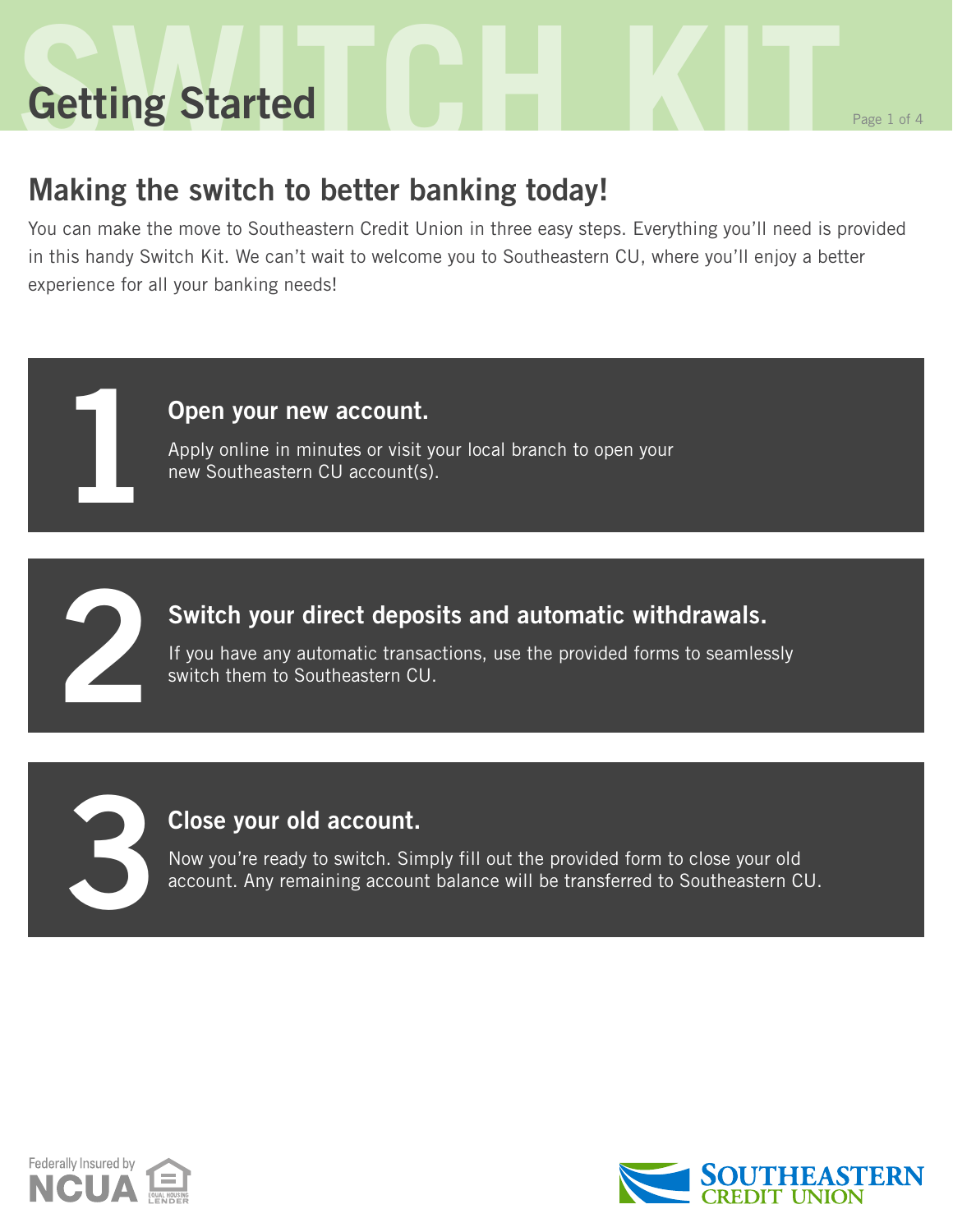### **Direct Deposit Authorization**

You can use your keyboard to fill out this form online, or you can print the form and complete it by hand.

Use this form to authorize your employer, retirement and pension funds, or any other agency to deposit your payment directly into your Southeastern CU account. Use one form for each direct deposit.

| <b>Notification of Direct Deposit Authorization Change</b> | <b>Direct Deposit Checklist:</b>                                                            |                                                                |
|------------------------------------------------------------|---------------------------------------------------------------------------------------------|----------------------------------------------------------------|
| <b>Company or Employer:</b>                                |                                                                                             | Use this list to remember all<br>your direct deposits you need |
| <b>Address:</b>                                            |                                                                                             | to transfer. These are the most<br>common direct deposits.     |
| City, State, Zip:                                          |                                                                                             | Payroll                                                        |
| <b>Phone Number:</b>                                       |                                                                                             | Investments                                                    |
| <b>Employee ID:</b>                                        |                                                                                             | <b>Retirement Plans</b>                                        |
| (if applicable)                                            |                                                                                             | Social Security                                                |
|                                                            | Effective immediately, please deposit the net amount of my check to my Southeastern CU      |                                                                |
| account. I authorize (name of depositor)                   |                                                                                             |                                                                |
|                                                            | to automatically deposit funds into the account below. This authorization shall remain in   |                                                                |
|                                                            | place until I have submitted a new authorization, or until this authorization is changed or |                                                                |
| revoked by me in writing.                                  |                                                                                             |                                                                |
| Place an X next to your desired option.                    |                                                                                             |                                                                |
|                                                            | Net amount to Southeastern CU CHECKING                                                      |                                                                |
| Account #                                                  | Routing # 261271500                                                                         |                                                                |
|                                                            | <b>Net amount to Southeastern CU SAVINGS</b>                                                |                                                                |
| Account #                                                  | Routing #<br>261271500                                                                      |                                                                |
|                                                            |                                                                                             |                                                                |
| Signature:                                                 | Date:                                                                                       |                                                                |
| Name:                                                      |                                                                                             |                                                                |
| Address:                                                   |                                                                                             |                                                                |
| City, State, Zip:                                          |                                                                                             |                                                                |
| <b>Phone Number:</b>                                       |                                                                                             |                                                                |



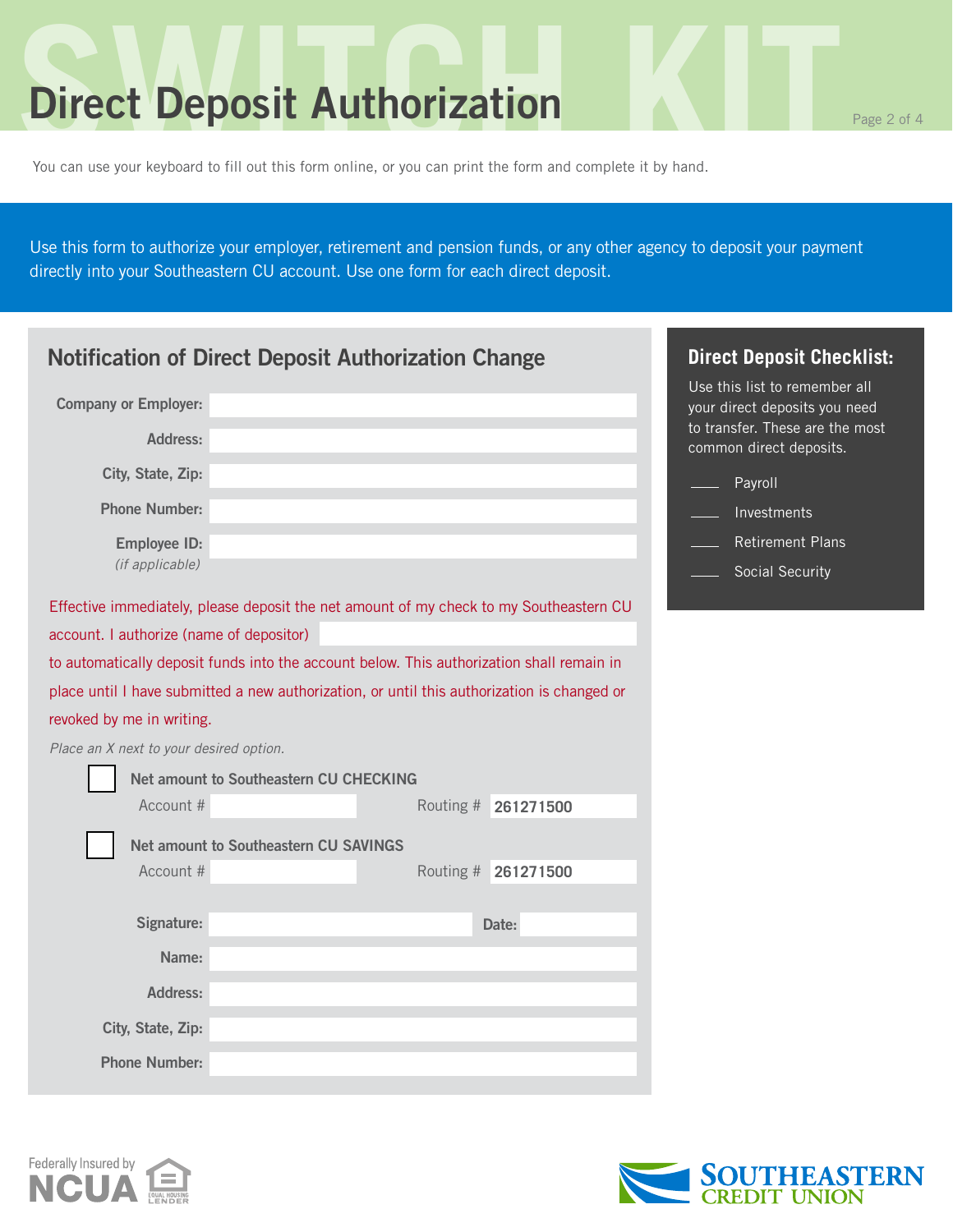### **Automatic Withdrawal Authorization**

You can use your keyboard to fill out this form online, or you can print the form and complete it by hand.

Use this form to authorize a change to any automatic payment, deductions, or withdrawals from your account. Use one form for each automatic withdrawal. Or, many companies and agencies make it easy to change your account on record online on their website.

| <b>Notification of Withdrawal Authorization Change</b> |                                                                                                                                                                                                      |                |           |           | <b>Automatic Withdrawal</b><br><b>Checklist:</b>                |
|--------------------------------------------------------|------------------------------------------------------------------------------------------------------------------------------------------------------------------------------------------------------|----------------|-----------|-----------|-----------------------------------------------------------------|
| Name of Company:                                       |                                                                                                                                                                                                      |                |           |           | Use this list to remember all your                              |
| <b>Account Number:</b>                                 |                                                                                                                                                                                                      |                |           |           | automatic payments you need to                                  |
| <b>Payment Amount:</b>                                 |                                                                                                                                                                                                      |                |           | payments. | transfer. These are some of the<br>most commonly used automatic |
| Address:                                               |                                                                                                                                                                                                      |                |           |           | Home Mortgage                                                   |
| City, State, Zip:                                      |                                                                                                                                                                                                      |                |           |           | Auto Loans                                                      |
| <b>Phone Number:</b>                                   |                                                                                                                                                                                                      |                |           |           |                                                                 |
|                                                        |                                                                                                                                                                                                      |                |           |           | <b>Utilities</b>                                                |
|                                                        | Please cancel all automatic withdrawals from my old institution:                                                                                                                                     |                |           |           | Insurance                                                       |
| <b>Financial Institution:</b>                          |                                                                                                                                                                                                      |                |           |           | Cable/Internet                                                  |
| Account #                                              |                                                                                                                                                                                                      | Bank Routing # |           |           | Gym/Club Memberships                                            |
|                                                        |                                                                                                                                                                                                      |                |           |           | <b>Credit Cards</b>                                             |
|                                                        | Please make all future automatic withdrawals from my new institution:                                                                                                                                |                |           |           | Investments                                                     |
| <b>Financial Institution:</b>                          | Southeastern CU                                                                                                                                                                                      |                |           |           | Subscriptions                                                   |
| Account #                                              |                                                                                                                                                                                                      | Bank Routing # | 261271500 |           | <b>Charity Donations</b>                                        |
|                                                        |                                                                                                                                                                                                      |                |           |           |                                                                 |
|                                                        | This authorization will remain in effect until I have submitted to you a new authorization, or until<br>you have been notified by me in writing that this authorization has been changed or revoked. |                |           |           |                                                                 |
| Signature:                                             |                                                                                                                                                                                                      |                | Date:     |           |                                                                 |
| Name:                                                  |                                                                                                                                                                                                      |                |           |           |                                                                 |
| <b>Address:</b>                                        |                                                                                                                                                                                                      |                |           |           |                                                                 |

Federally Insured by **NCI** 

**City, State, Zip:**

**Phone Number:**